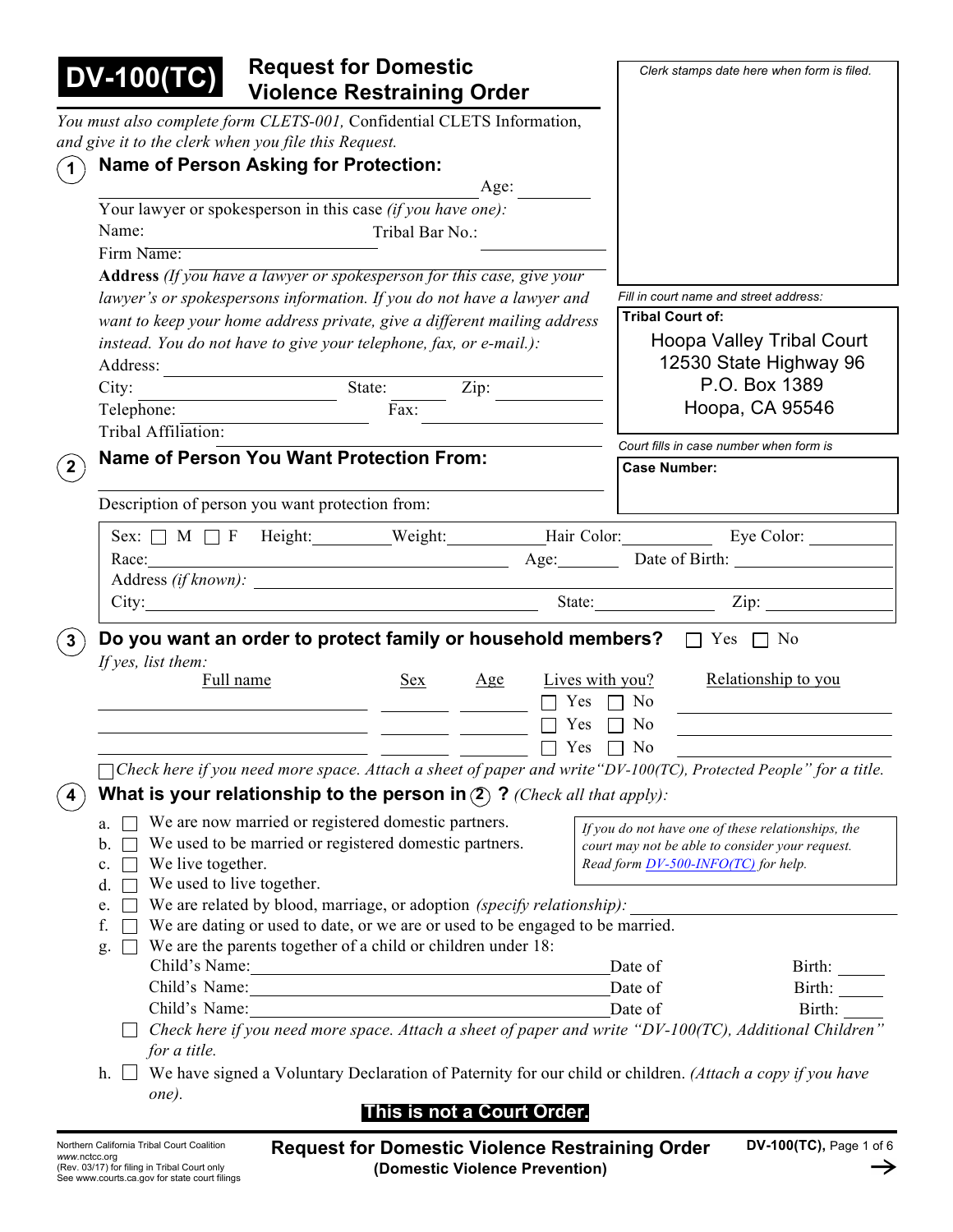**Case Number:**

| $5^{\circ}$    |    | <b>Other Restraining Orders and Court Cases</b>                                                                                                                                                                                                                                                                                                                                                                                  |  |  |  |  |  |  |
|----------------|----|----------------------------------------------------------------------------------------------------------------------------------------------------------------------------------------------------------------------------------------------------------------------------------------------------------------------------------------------------------------------------------------------------------------------------------|--|--|--|--|--|--|
|                |    | a. Are there any restraining/protective orders currently in place OR that have expired in the last six months                                                                                                                                                                                                                                                                                                                    |  |  |  |  |  |  |
|                |    | (emergency protective orders, criminal, juvenile, family)?                                                                                                                                                                                                                                                                                                                                                                       |  |  |  |  |  |  |
|                |    | $\Box$ No $\Box$ Yes (date of order):<br>and (expiration date):<br>(Attach a copy if you have one).                                                                                                                                                                                                                                                                                                                              |  |  |  |  |  |  |
|                |    | b. Have you or any other person named in $\ddot{\textbf{3}}$ been involved in another court case with the person in $\ddot{\textbf{2}}$ ?                                                                                                                                                                                                                                                                                        |  |  |  |  |  |  |
|                |    | $\Box$ No $\Box$ Yes If yes, check each kind of case and indicate where and when each was filed:                                                                                                                                                                                                                                                                                                                                 |  |  |  |  |  |  |
|                |    | County or Tribe Where Filed Year Filed<br>Kind of Case<br>Case Number (if known)                                                                                                                                                                                                                                                                                                                                                 |  |  |  |  |  |  |
|                |    | Divorce, Nullity, Legal Separation                                                                                                                                                                                                                                                                                                                                                                                               |  |  |  |  |  |  |
|                |    | Civil Harassment                                                                                                                                                                                                                                                                                                                                                                                                                 |  |  |  |  |  |  |
|                |    | Domestic Violence                                                                                                                                                                                                                                                                                                                                                                                                                |  |  |  |  |  |  |
|                |    | Criminal                                                                                                                                                                                                                                                                                                                                                                                                                         |  |  |  |  |  |  |
|                |    | Juvenile, Dependency, Guardianship                                                                                                                                                                                                                                                                                                                                                                                               |  |  |  |  |  |  |
|                |    | Child Support                                                                                                                                                                                                                                                                                                                                                                                                                    |  |  |  |  |  |  |
|                |    | Parentage, Paternity                                                                                                                                                                                                                                                                                                                                                                                                             |  |  |  |  |  |  |
|                |    | Other (specify):                                                                                                                                                                                                                                                                                                                                                                                                                 |  |  |  |  |  |  |
|                |    | Check here if you need more space. Attach a sheet of paper and write " $DV-100(TC)$ , Other Court Cases"                                                                                                                                                                                                                                                                                                                         |  |  |  |  |  |  |
|                |    | for a title.                                                                                                                                                                                                                                                                                                                                                                                                                     |  |  |  |  |  |  |
|                |    | Check the orders you want.                                                                                                                                                                                                                                                                                                                                                                                                       |  |  |  |  |  |  |
|                |    | <b>Personal Conduct Orders</b>                                                                                                                                                                                                                                                                                                                                                                                                   |  |  |  |  |  |  |
| $6 \right)$    |    | I ask the court to order the person in (2) not to do the following things to me or anyone listed in (3):                                                                                                                                                                                                                                                                                                                         |  |  |  |  |  |  |
|                | a. | Harass, attack, strike, threaten, assault (sexually or otherwise), hit, follow, stalk, molest, destroy personal<br>$\perp$<br>property, disturb the peace, keep under surveillance, impersonate (on the Internet, electronically or<br>otherwise), or block movements<br>$b.$ $\Box$ Contact, either directly or indirectly, in any way, including but not limited to, by telephone, mail or e-mail<br>or other electronic means |  |  |  |  |  |  |
|                |    | The person in $(2)$ will be ordered not to take any action to get the addresses or locations of any protected<br>person unless the court finds good cause not to make the order.                                                                                                                                                                                                                                                 |  |  |  |  |  |  |
| $\overline{7}$ |    | <b>Stay-Away Order</b>                                                                                                                                                                                                                                                                                                                                                                                                           |  |  |  |  |  |  |
|                |    | a. I ask the court to order the person in $(2)$ to stay at least yards away from <i>(check all that apply)</i> :                                                                                                                                                                                                                                                                                                                 |  |  |  |  |  |  |
|                |    | Me<br>My school                                                                                                                                                                                                                                                                                                                                                                                                                  |  |  |  |  |  |  |
|                |    | My home<br>Each person listed in $(3)$                                                                                                                                                                                                                                                                                                                                                                                           |  |  |  |  |  |  |
|                |    | My job or workplace<br>The child(ren)'s school or child care                                                                                                                                                                                                                                                                                                                                                                     |  |  |  |  |  |  |
|                |    | My vehicle<br>Other <i>(specify)</i> :<br>$\Box$                                                                                                                                                                                                                                                                                                                                                                                 |  |  |  |  |  |  |
|                |    | b. If the person listed in $(2)$ is ordered to stay away from all the places listed above, will he or she still be able to<br>get to his or her home, school, job, workplace, or vehicle?<br>$\Box$ Yes $\Box$ No (If no, explain):                                                                                                                                                                                              |  |  |  |  |  |  |
|                |    |                                                                                                                                                                                                                                                                                                                                                                                                                                  |  |  |  |  |  |  |
|                |    |                                                                                                                                                                                                                                                                                                                                                                                                                                  |  |  |  |  |  |  |
| 8              |    | <b>Move-Out Order</b>                                                                                                                                                                                                                                                                                                                                                                                                            |  |  |  |  |  |  |
|                |    | (If the person in $(2)$ lives with you and you want that person to stay away from your home, you must ask for                                                                                                                                                                                                                                                                                                                    |  |  |  |  |  |  |
|                |    | this move-out order.)                                                                                                                                                                                                                                                                                                                                                                                                            |  |  |  |  |  |  |
|                |    | I ask the court to order the person in $(2)$ to move out from and not return to <i>(address)</i> :                                                                                                                                                                                                                                                                                                                               |  |  |  |  |  |  |
|                |    |                                                                                                                                                                                                                                                                                                                                                                                                                                  |  |  |  |  |  |  |
|                |    | I have the right to live at the above address because (explain):                                                                                                                                                                                                                                                                                                                                                                 |  |  |  |  |  |  |
|                |    |                                                                                                                                                                                                                                                                                                                                                                                                                                  |  |  |  |  |  |  |

# **This is not a Court Order.**

 $\rightarrow$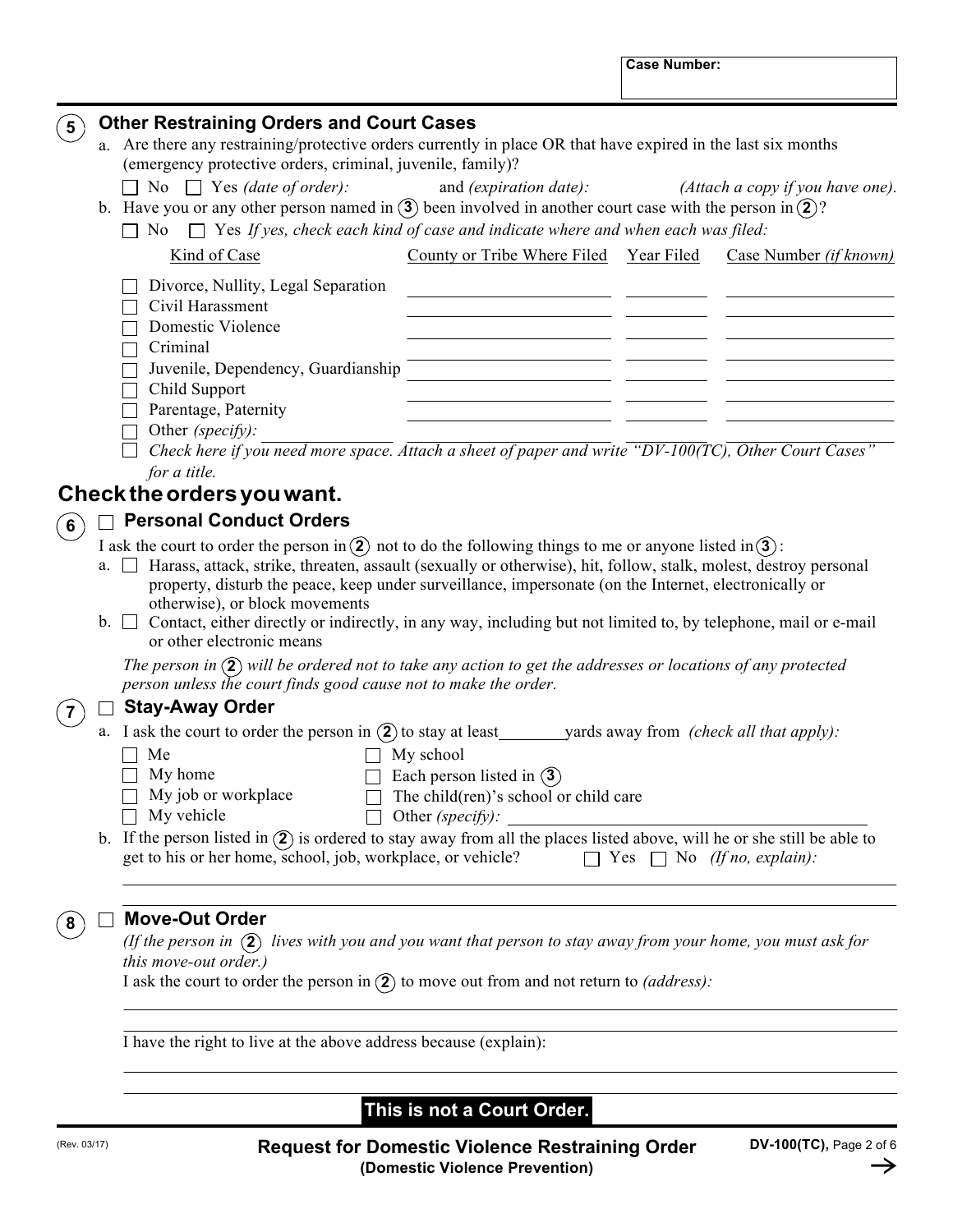### **Guns or Other Firearms or Ammunition 9**

I believe the person in  $\Omega$  owns or possesses guns, firearms, or ammunition.  $\Box$  Yes  $\Box$  No  $\Box$  I don't know *If the judge approves the order, the person in* (2) will be ordered not to own, possess, purchase, or receive a *firearm or ammunition. The person will be ordered to sell to, or store with, a licensed gun dealer, or turn in to law enforcement, any guns or firearms that he or she owns or possesses.*

### **Record Unlawful Communications 10**

I ask for the right to record communications made to me by the person in  $(2)$  that violate the judge's orders.

### **Care of Animals**

**2**) to stay at least I ask for the sole possession, care, and control of the animals listed below. I ask the court to order the person in yards away from and not take, sell, transfer, encumber, conceal, molest, attack, strike, threaten, harm, or otherwise dispose of the following animals:

I ask for the animals to be with me because:



**11**

# **Child Custody and Visitation**

a.  $\Box$  I do not have a child custody or visitation order and I want one.

 $\mathbf{b}$ .  $\Box$  I have a child custody or visitation order and I want it changed.

*If you ask for orders, you must fill out and attach form DV-105(TC),* Request for Child Custody and Visitation Orders. You and the other parent may tell the court that you want to be legal parents of the children (use form *DV-180(TC),* Agreement and Judgment of Parentage).

# $\widehat{A_3}$   $\Box$  **Child Support** *(Check all that apply)*:

a.  $\Box$  I do not have a child support order and I want one.

b.  $\Box$  I have a child support order and I want it changed.

c.  $\Box$  I now receive or have applied for TANF, Welfare, CalWORKS, or Medi-Cal.

*If you ask for child support orders, you must fill out and attach form FL-150(TC),* Income and Expense Declaration or *form FL-155(TC),* Financial Statement (Simplified).

# **14)** □ Property Control

I ask the court to give *only* me temporary use, possession, and control of the property listed here:

**15**

### **Debt Payment**

I ask the court to order the person in  $(2)$  to make these payments while the order is in effect:

| $\Box$ Check here if you need more space. Attach a sheet of paper and write "DV-100(TC), Debt Payment" for a title. |      |           |           |  |
|---------------------------------------------------------------------------------------------------------------------|------|-----------|-----------|--|
| Pay to:                                                                                                             | For: | Amount: S | Due date: |  |

#### **Property Restraint 16**

that the person in  $(2)$  not borrow against, sell, hide, or get rid of or destroy any possessions or property, except **I** am married to or have a registered domestic partnership with the person in  $(2)$  . I ask the judge to order in the usual course of business or for necessities of life. I also ask the judge to order the person in  $(2)$  to notify me of any new or big expenses and to explain them to the court.

### **Spousal Support**

I am married to or have a registered domestic partnership with the person in  $(2)$  and no spousal support order exists. I ask the court to order the person in (2) to pay spousal support. *(You must complete, file, and serve* form FL-150(TC)*,* Income and Expense Declaration, *before your hearing).*

# **This is not a Court Order.**

**17**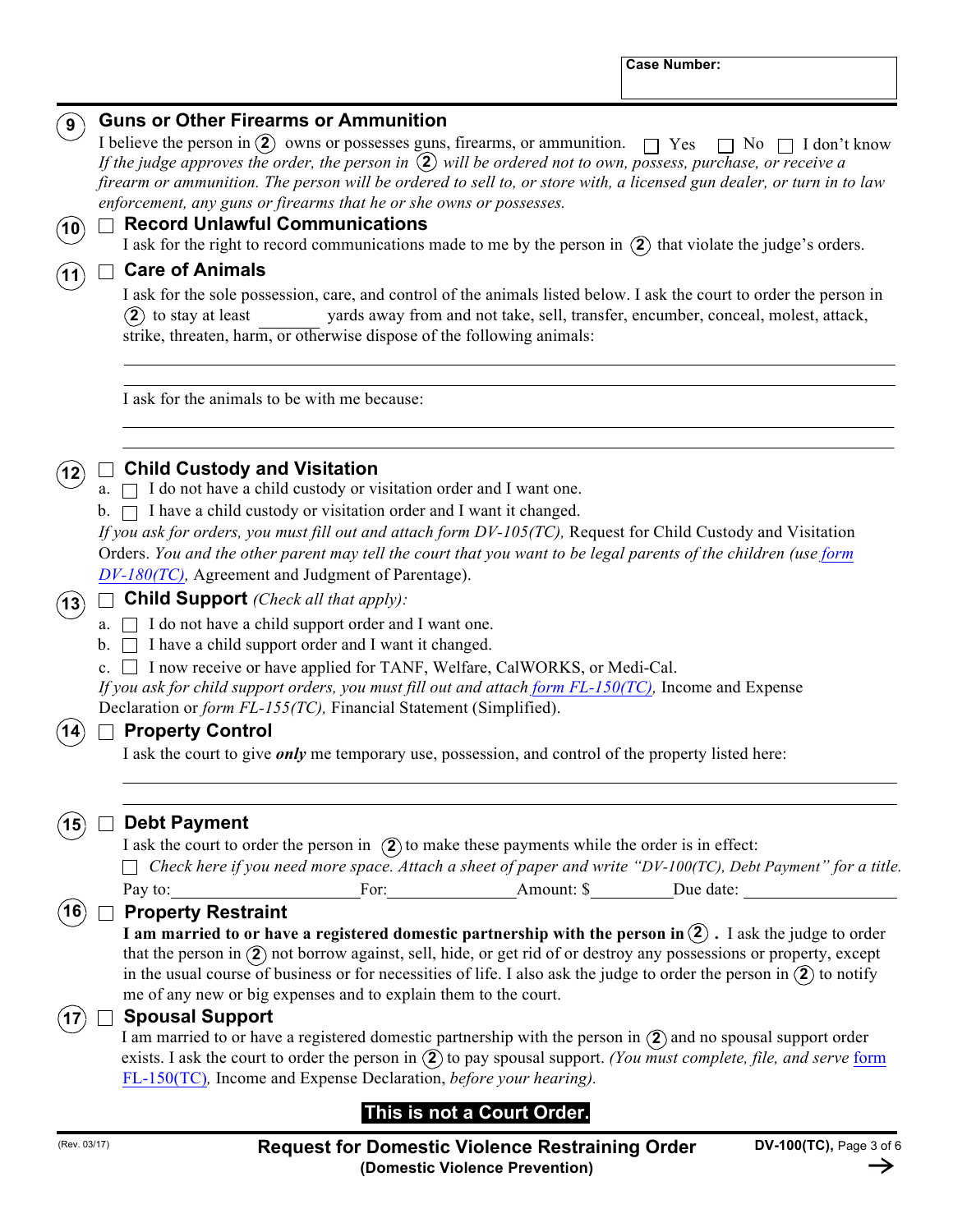**Case Number:**

### I ask the court to order the person listed in  $(2)$  to go to a 52-week batterer intervention program and show proof following wireless phone numbers because the account currently belongs to the person in  $(2)$ : **Rights to Mobile Device and Wireless Phone Account a. Property control of mobile device and wireless phone account** I ask the court to give **only** me temporary use, possession, and control of the following mobile devices: and the wireless phone account for the (including area code): (including area code): (including area code):  $\Box$  my number  $\Box$  number of child in my care  $\Box$  my number  $\Box$  number of child in my care  $\Box$  my number  $\Box$  number of child in my care  $\Box$  Check here if you need more space. Attach a sheet of paper and write "DV-100(TC), Rights to Mobile *Device and Wireless Phone Account" for a title.* **b. Debt Payment** I ask the court to order the person in  $(2)$  to make the payments for the wireless phone accounts listed in 18a because: Name of the wireless service provider is: Amount: \$ Due Date: *If you are requesting this order, you must complete, file, and serve form FL-150(TC),* Income and Expense Declaration, *before your hearing.* **c. Transfer of Wireless Phone Account** I ask the court to order the wireless service provider to transfer the billing responsibility and rights to the wireless phone numbers listed in 18a to me because the account currently belongs to the person in **2** . *If the judge makes this order, you will be financially responsible for these accounts, including monthly service fees and costs of any mobile devices connected to these phone numbers. You may be responsible for other fees.* You must contact the wireless service provider to find out what fees you will be responsible for and whether you *are eligible for an account.* **Insurance** I ask the court to order the person in **2** NOT to cash, borrow against, cancel, transfer, dispose of, or change the beneficiaries of any insurance or coverage held for the benefit of me or the person in  $(2)$ , or our child(ren), for whom support may be ordered, or both. **Lawyer or Spokespersons Fees and Costs** I ask that the person in  $(2)$  pay some or all of my lawyer/Spokespersons fees and costs. *You must complete, file, and serve form FL-150(TC),* Income and Expense Declaration, *before your hearing.* **Payments for Costs and Services** I ask the court to order the person in  $(2)$  to pay the following: You can ask for lost earnings or your costs for services **deprodutively** by the person in  $(2)$  (damage *medical care, counseling, temporary housing, etc.). You must bring proof of these expenses to your hearing.* Pay to: For: Amount: \$ Pay to: For: Amount: \$ **Batterer Intervention Program** of completion to the court. **Other Orders** What other orders are you asking for? **19 22 23 20 21 18**

 $\Box$  Check here if you need more space. Attach a sheet of paper and write "DV-100(TC), Other Orders" for a title.

# **This is not a Court Order.**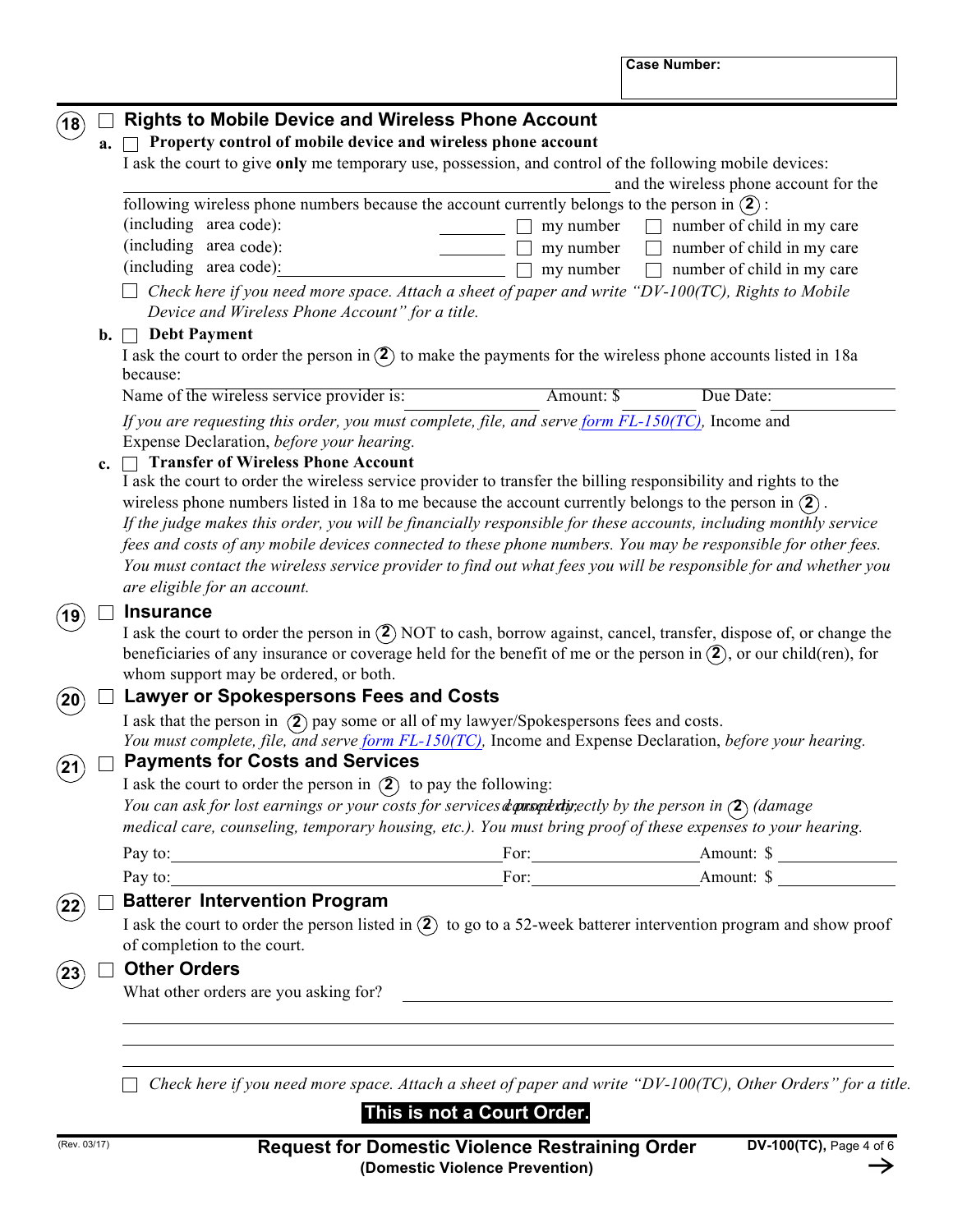

# $\widehat{ {{\bf 24}}}\rangle \ \Box\ \mathsf{Time}$  for Service (Notice)

The papers must be personally served on the person in  $(2)$  at least five days before the hearing, unless the *court orders a shorter time for service. If you want there to be fewer than five days between service and the hearing, explain why below. For help, read form DV-200(TC)-INFO,* "What Is Proof of Personal Service"?

#### **No Fee to Serve (Notify) Restrained Person 25**

*If you want the Hoopa Tribal Police to serve (notify) the restrained person about the orders for free, ask the court clerk what you need to do.*

# $\widehat{\mathbf{26}}$  Court Hearing

The court will schedule a hearing on your request. If the judge does not make the orders effective right away ("temporary restraining orders"), the judge may still make the orders after the hearing. If the judge does not make the orders effective right away, you can ask the court to cancel the hearing. Read form DV-112(TC), *Waiver of Hearing on Denied Request for Temporary Restraining Order,* for more information.

#### **Describe Abuse**  $\langle 27 \rangle$

Describe how the person in <sup>(2)</sup> abused you. Abuse means to intentionally or recklessly cause or attempt to cause bodily injury to you; or to place you or another person in reasonable fear of imminent serious bodily injury; or to harass, attack, strike, threaten, assault (sexually or otherwise), hit, follow, stalk, molest, keep you under surveillance, impersonate (on the Internet, electronically or otherwise), batter, telephone, or contact you; or to disturb your peace; or to destroy your personal property. (For a complete definition, see your Tribes code.)

- a. Date of most recent abuse:
	- 1. Who was there?
	- 2. Describe how the person in  $(2)$  abused you or your child(ren):

 $\Box$  Check here if you need more space. Attach a sheet of paper and write "DV-100(TC), Recent Abuse" for a title.

- 3. Did the person in  $(2)$  use or threaten to use a gun or any other weapon?  $\Box$  No  $\Box$  Yes *(If yes, describe)*:
- 4. Describe any injuries:

| 5. Did the police come? $\Box$ No $\Box$ Yes                                                                                |
|-----------------------------------------------------------------------------------------------------------------------------|
| If yes, did they give you or the person in $\Omega$ an Emergency Protective Order? $\Box$ Yes $\Box$ No $\Box$ I don't know |
| Attach a copy if you have one.                                                                                              |
| The order protects $\Box$ you or<br>the person in $(2)$                                                                     |

# **This is not a Court Order.**